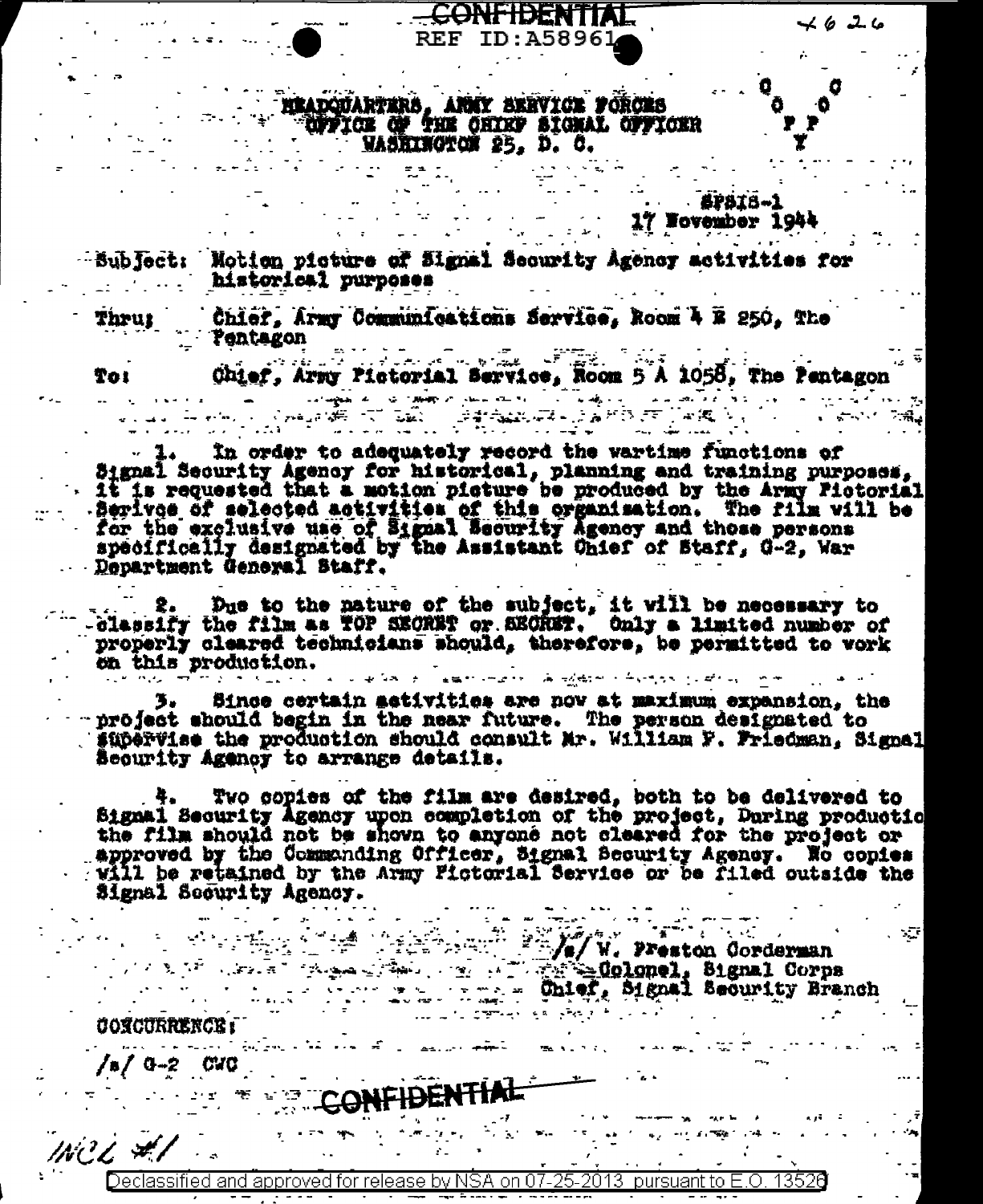**REF ID:A58961** 

 $=$  1

ļ

U

٥

## CONFIDENTIAN

Subject: Motion Picture Project 3809 and Film Strip Project B-43-5 on Signal Security Agency activities of historical purposes.

 $576HP-1$  (17 November 1944) lat Ind.

医囊

ASF, OCSigO, Washington 25, D. C. 11 January 1945.

Thru: Chief, Army Communications Service, OCS1gO, Room 4E 250, The Pentagon.

Chief, Signal Security Branch, OCSigO, Washington 25, D. C. To:

1. The Signal Corps Photographic Laboratory, Army War College,<br>Washington 25, D. C. has been directed to make the photographic historical record requested in the basic communication. Captain<br>Barker, Officer-in-charge, Domestic Production Bertion, Army Pictorial<br>Bervice, has been designated as representative of Army Pictorial Service to coordinate all the photographic work, and Captain Purinton of the Signal Corps Photographic Laboratory has been designated as the officer responsible for the actual photographic vork. Captain<br>Barker reports that as the result of a meeting between Mr. William<br>Friedman of the Signal Security Branch, Captain Barker of the Army<br>Fictorial Service, and graphic Laboratory on 2 January 1945, in Mr. Friedman's office, the following plan was decided upon:

The photographic historical coverage will be divided into tvo parts:

- $\{1\}$ A motion picture in lomm Kodachrome classified not higher than SECRET, to show and describe the outside of all buildings and areas and be an introduction to the entire aublect, and;
- A film strip will be prepared to cover all interior<br>goerations. The film strip appears to be more prac-<br>ticable, because of the fact that still photographs<br>eculd be made of operations without causing any<br>appreciable curtai (2) would require a cryptographic olearance of fever Army Pictorial Service personnel.

b, kvery effort vill be made to use photographers and a Fetouch artist from Signal Security Branch for the preparation of the film strip frame cards, in order to avoid the necessity of obtaining elearances of equivalent Army Pictorial Bervice personnel.

6. The Army Pictorial Service will determine, immediately,

CONFIDENT

INCL #1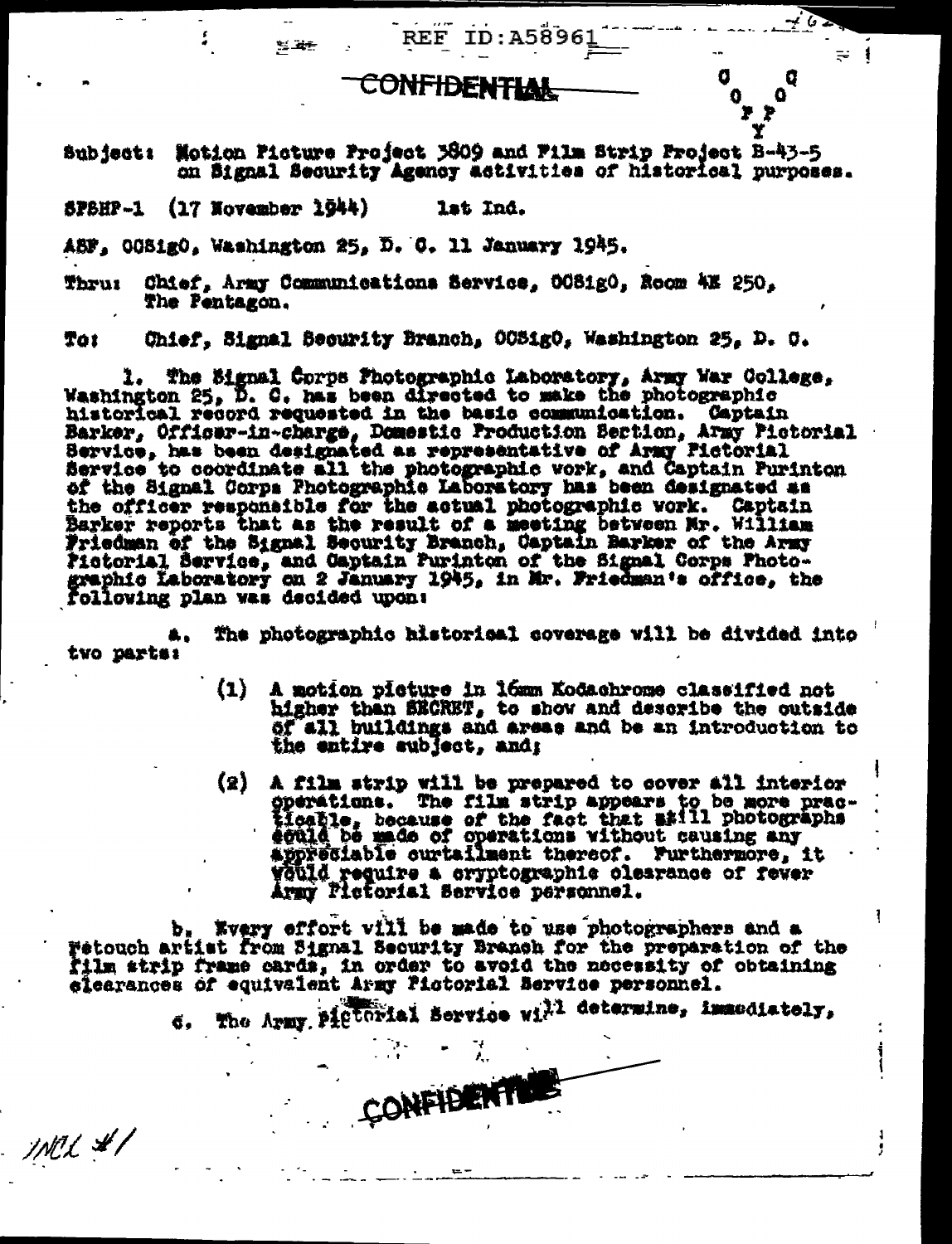the fevest number of personnel which must be cleared in order to photograph and process the film strip and record and process the sound records. These sound records will be made on acetate at the Signal Corps Photographic Laboratory and thereby prevent this material from getting into eivilian hands in commercial establishments.

CONTIDENTIAL

REF ID: 458961

d. The following steps will be taken to accomplish the film strip and motion picture coverage:

> $(1)$ Army Pictorial Service vill obtain eryptographic clearance forms, have them filled out by the per-sonnel who handle the film strip processing, and have them delivered to Mr. Friedman, who will insure as promot clearance as possible.

 $4626$ 

- Mr. Friedman and Captain Purinton will outline in  $(2)$ detail the proposed coverage required for the film strip and motion picture. Captain Purinton will arrange to evaluate the excellence of the photographic personnel at the Signal Security Branch. and will arrange to have the retouch artist trained at the Signal Corps Photographic Laboratory.<br>Mr. Friedman and Captain Purinton will arrange to make the necessary still photography and will write and record the marration to accompany same.
- $(3)$  As soon as it is determined what material vill be - incorported in the motion picture film, Mr.<br>Friedman will contact Captain Barker who will arrange to have a writer sent to Mr. Friedman's office to prepare the scenario for this motion picture. Actual photography on the motion picture Vill be delayed until spring in order to obtain the best possible pictures of the exterior of the installations. Both still and motion picture photography vill be under the direction of Captain Furinton of the Signal Corps Fhotographic Laboratory.

The Apmy Flotorial Bervice Vill cooperate in every way with the Bignal Security Branch in the preparation of this historical record, and any changes from the plan outlined above may be made directly with Captain Barker and Captain Purinton.

**D. Miscellaneous Film Strip Project number Misc. B-43-5 is** assigned to cover the film strip work, and Project 3809 is assigned to cover the motion picture.

For the Chief, Army Pictorial Service:

 $MCL$  #/

/a/ Charles S. Stodter Columbies S. Stodter,<br>Columbi, Signal Corps<br>Asat. Shief, Army Fictorial Service.

**CONFIDENTIAL**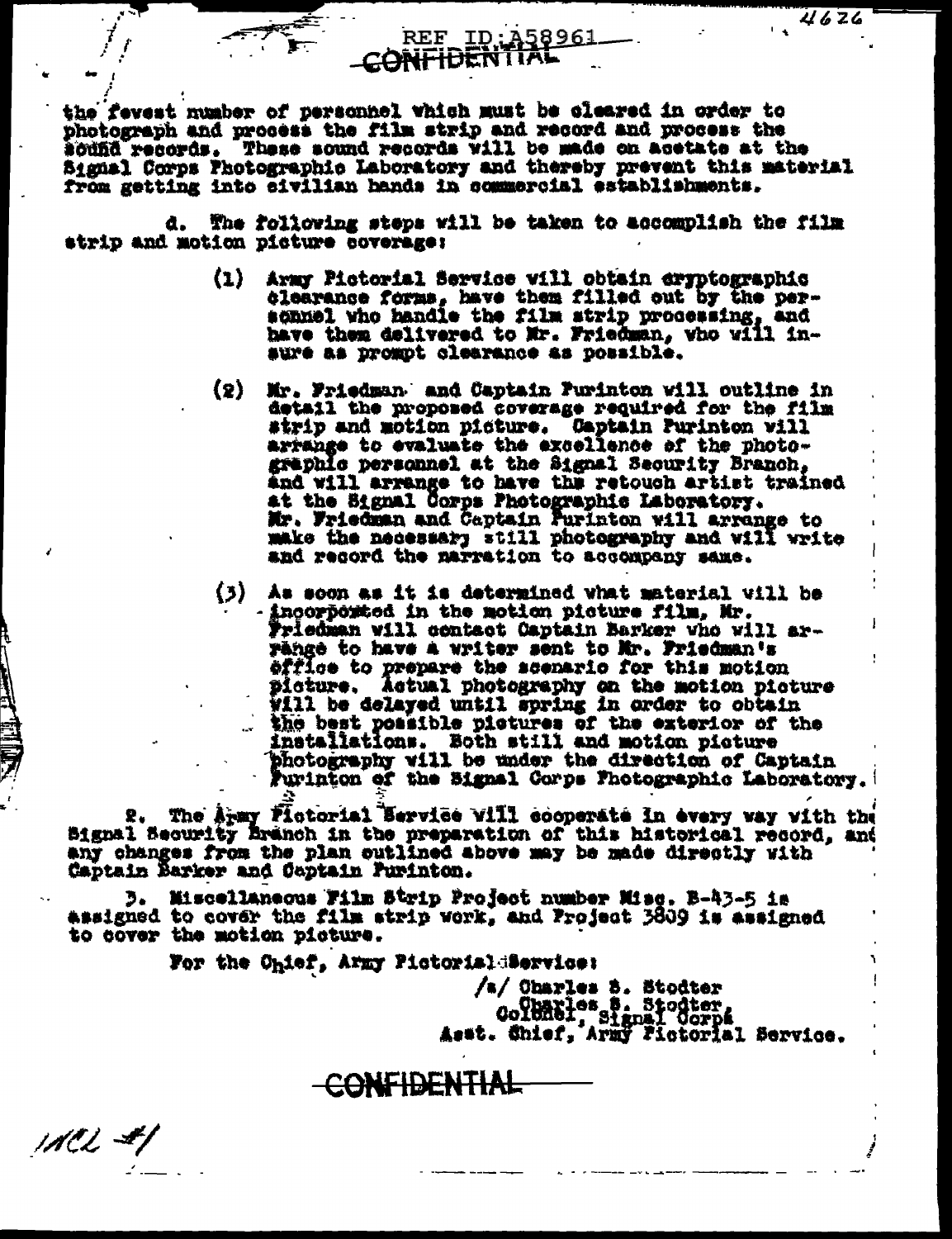$\left\vert \mathbb{H}\right. \mathbb{H}\left\vert \mathbb{H}\right. \mathbb{M} \left\vert \mathbb{M}\right. \mathbb{M} \left\vert \mathbb{M}\right. \mathbb{M} \left\vert \mathbb{M}\right. \mathbb{M} \left\vert \mathbb{M}\right. \mathbb{M}$  $\mathbb{R}\hat{\otimes}\mathbb{H}^{\mathbb{C}}\hat{\mathbb{H}}^{\mathbb{C}}$ 

| <b>OFFICE</b>                                                                    | <del>Confidentai</del><br><b>FROM:</b>                                                                                                                                                                                                                                                                                                                                                                                                                           | E0-2263-IS-1<br>yht.<br>NO:<br><b>FILE DESIGNATION:</b> |  |  |  |  |  |
|----------------------------------------------------------------------------------|------------------------------------------------------------------------------------------------------------------------------------------------------------------------------------------------------------------------------------------------------------------------------------------------------------------------------------------------------------------------------------------------------------------------------------------------------------------|---------------------------------------------------------|--|--|--|--|--|
| ΟF<br><b>CHIEF</b>                                                               | <b>SPSEO</b>                                                                                                                                                                                                                                                                                                                                                                                                                                                     | 062 (Sig) (16 Mar 45) 12                                |  |  |  |  |  |
| <b>SIGNAL</b><br><b>OFFICER</b>                                                  | ER-35638                                                                                                                                                                                                                                                                                                                                                                                                                                                         | Ind(1)<br>21 Aug 45                                     |  |  |  |  |  |
| RECORD<br>33) (13 MARCH 45)<br><b>CORRESPONDENCE</b><br>& RECEIPT<br>SC FORM NO. | Subject: Photographic Project, Signal Intelligence<br>Installations and Activities, IBT, for Historical Purpos-<br>es. w.l incl: Ltr. from Ch Army Pic. Serv :es dtd 17 Nov.<br>44 & 1st Ind Chereto, dtd 11 Jan 45. Basic 1tr. dtd<br>16 Mar 45/to CG USAFIBT APO 885. from SPSIS-3 w/l India<br>$\overline{\text{ca}}$ -1-<br>$\overline{\text{co}}$ :<br>TO:<br>TO:<br><b>ATEKTED</b><br>DATE:<br>DATE:<br>ATE.<br><b>DAT</b><br>5 Sert. 45<br><b>ACTION.</b> |                                                         |  |  |  |  |  |
|                                                                                  |                                                                                                                                                                                                                                                                                                                                                                                                                                                                  |                                                         |  |  |  |  |  |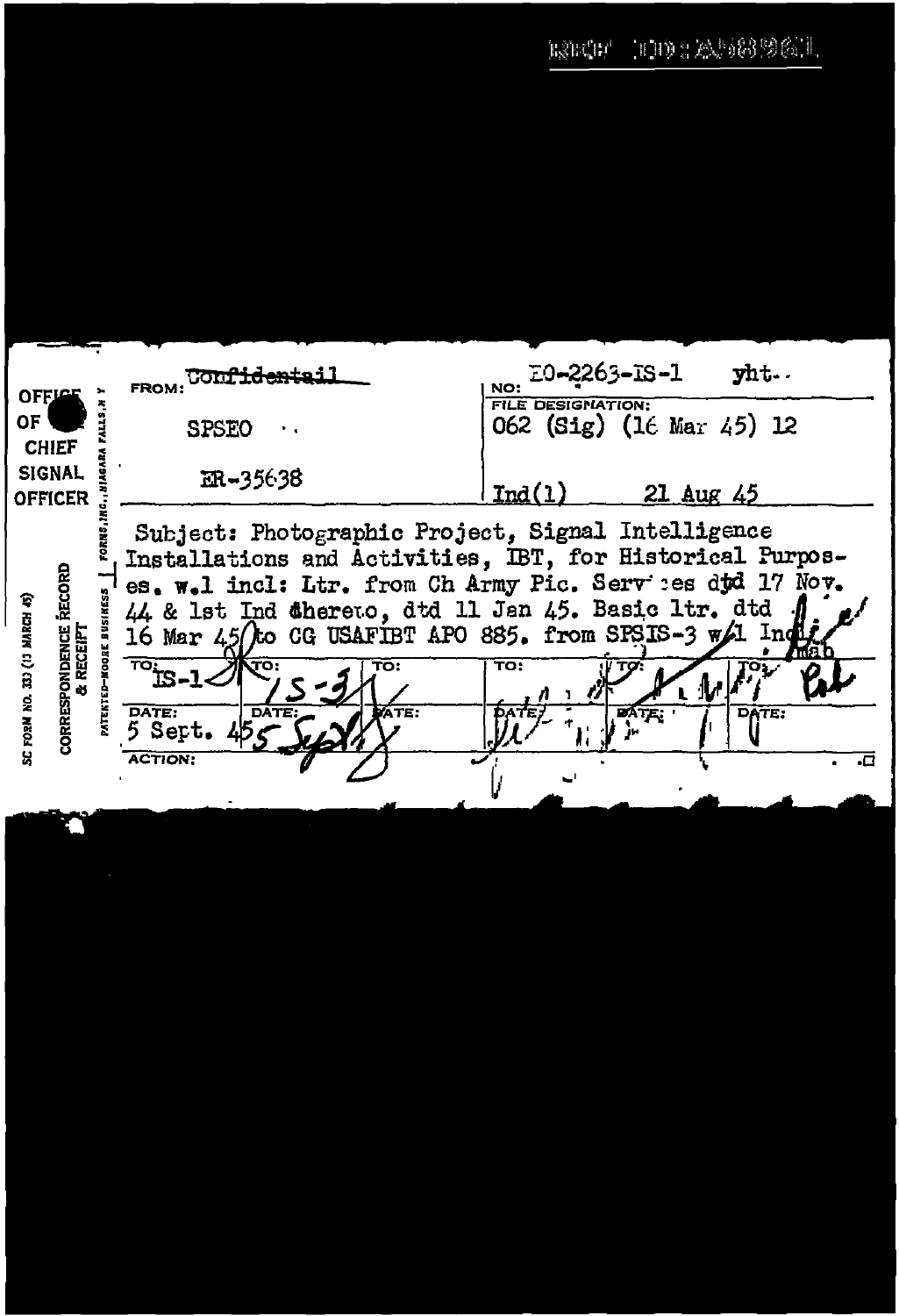| REF ID: A58946                                    |
|---------------------------------------------------|
|                                                   |
| SECRET<br>CONFIDENTIAL<br><b>RESTRICTED</b>       |
|                                                   |
| DA 31<br><u> ምዕ</u><br><b>FROM</b>                |
|                                                   |
|                                                   |
| Commanding Officer                                |
| Assistant Commandant                              |
| Dir of Comm Research<br>Control O                 |
| Fiscal O                                          |
| Administrative O                                  |
| Post Adjutant                                     |
| Intelligence 0                                    |
| Provost Marshal                                   |
| 2nd Sig Serv Bn<br>Chief, Pers & Tng Div          |
| Chief, Pers Br                                    |
| Chief, Tng Br                                     |
| 0/C Officer Pers Sec                              |
| Chief, Oper Serv Div                              |
| Chief, Communications Br                          |
| Chief, Laboratory-Br                              |
| Chief, Machine Br_<br>Chief, Supply Br.           |
| O/C, SSA Mail Unit_                               |
| Chief, Security Div                               |
| Chief, Protective Sec Br                          |
| Chief, Cryptographic Br                           |
| Chief, Development Br                             |
| Chief, Intelligence Div                           |
| Chief, Language Br<br>Chief, Mil Cryptanalytic Br |
| Chief, Gen Cryptanalytic El                       |
| Chief, T/A and Control<br>Br                      |
| Chief, I & L Br                                   |
|                                                   |
|                                                   |
|                                                   |
| As discussed                                      |
| As requested                                      |
| Comments and return                               |
| Information and file                              |
| Information and forwarding                        |
| Information and return                            |
| Recommendation<br>See note on revorse             |
| Signature if approved                             |
| Your action                                       |
|                                                   |
|                                                   |
|                                                   |
|                                                   |
|                                                   |
|                                                   |
|                                                   |

 $\mathbf{r}^{\prime}$ 

ļ  $\hat{\phantom{a}}$  $\mathbf{r}$ 

SIS SC Form  $M_0$  96 (Rov)<br>16 Nov 44

 $\mathcal{L}^{\pm}$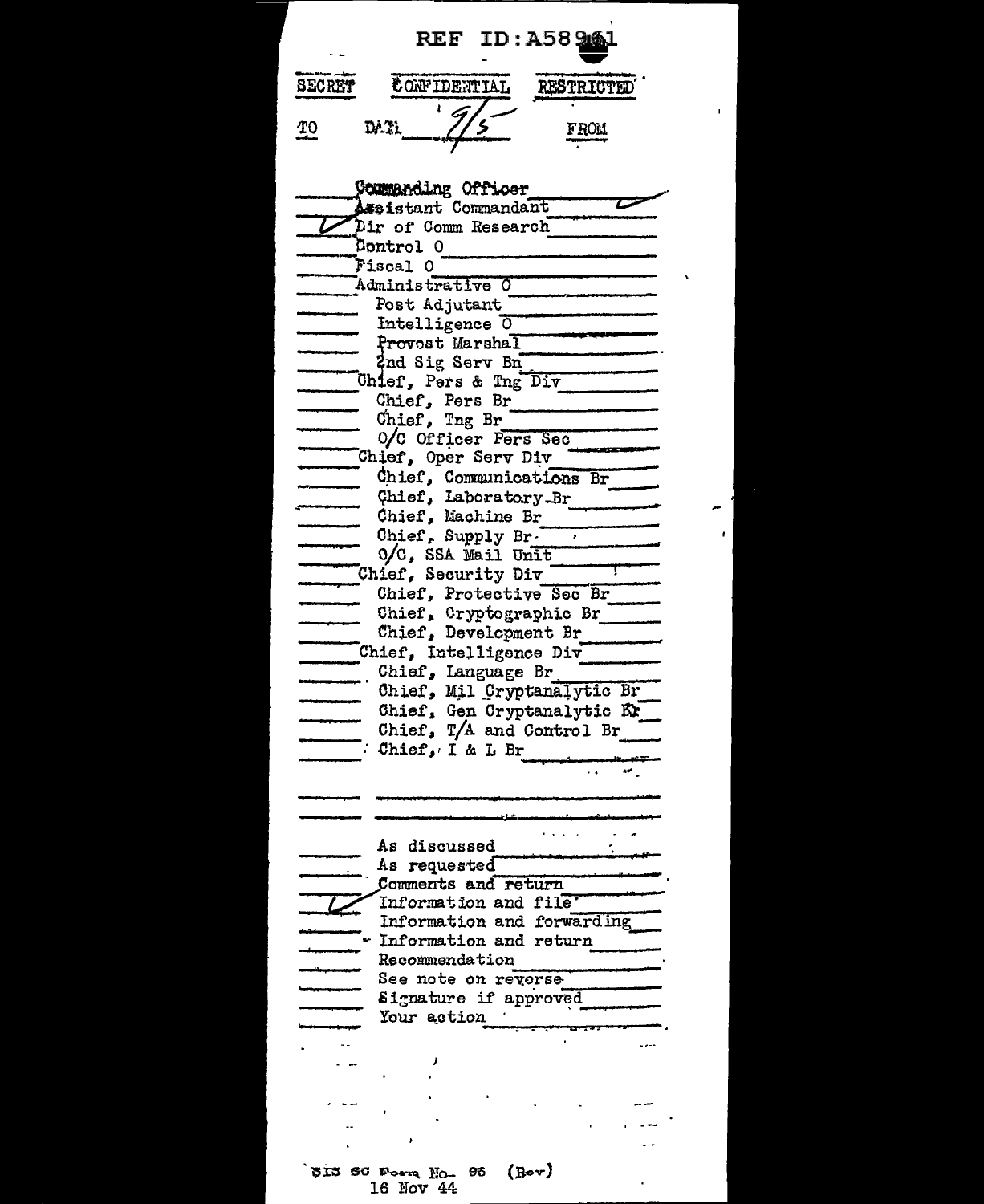**REF ID: A58961** 

## $15 - 3 - 03614$ <u>GÖNFIDE TIAL</u>

8PSIS-3 (16 March 1945) 5th Ind

Bignal Security Agency, Washington 25, D. C., 7 July 1945

Signal Intelligence Service, Base 3, APO 923,<br>c/o Postmaster, San Francisco, Galifornia TO :

1. Forwarded, to note 4th Ind., in connection with the recommendation contained in 2d Ind.

2. For your information, it will be stated that after further investigation of the similar project proposed for photographic coverage of the Signal Security Agency's operations and installations in the Washington area, it has been found impractical to attempt motion picture coverage. However, a fairly complete record thereof, in the form of still pictures and film strips, will be made at an early date. It is suggested that since motion picture coverage is not practical the Signal Intelligence Service of AFPAO consider the use of film strips and still pictures.

FIHENTIA

6

(Signed and sent to Mail Room for dispatch 9 July 45)

المهاموم المدار المراسطة في

1 Incl  $x/c$ 

V. PRESTON CORDERMAN Brigadier General, USA Commanding

DATE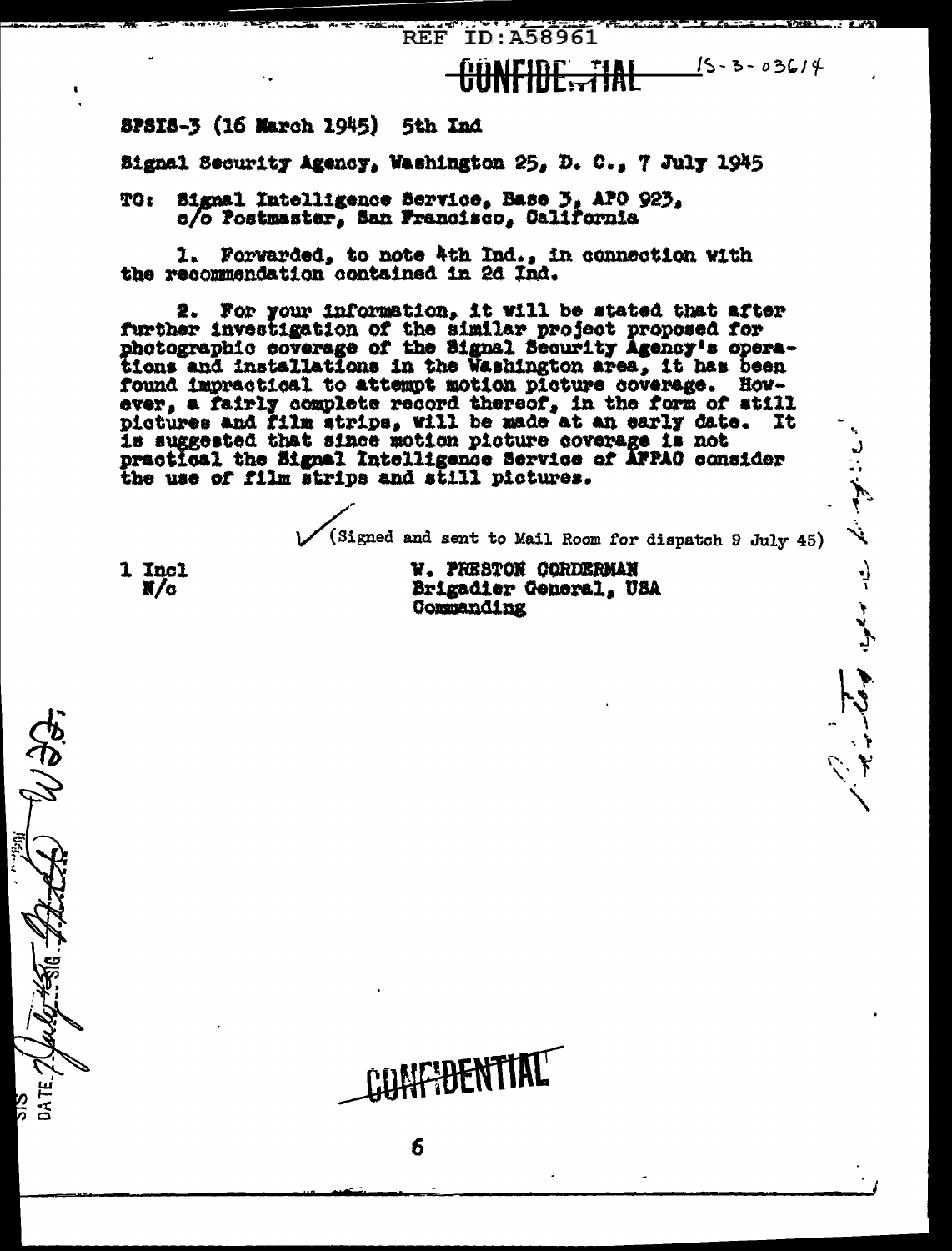## D:A58961

SPSHP-1 (16 March 1945) 4th Ind

ASF, 00SigO, Washington 25, D. C. 16 June 1945

To: Chief, Army Communications Service, Room 4E-250, The Pentagon, Washington  $25<sub>2</sub>$  D. C.

1. In a conferance at the Signal Security Agency attended by Mr. William F. Friedman of that agency and Lieutenant Allensworth and Captain Barker of the Army Pictorial Service, Mr. Friedman asked that this correspondence be returned with a statement of the problems of security which would be involved in providing photographic coverage as requested in the basic communication.

.2. If the photographic crew recommended in the second indorsement were sent to the Southwest Pacific the exposed negative would have to be returned by special messenger under high classification to the Zone of the Interior for processing, editing and completion of the requested motion picture. This would require the clearance of approximately thirty (30) persons and would involve problems of security to such an extent that it is suggested no attempt be made to continue this project.

FOR THE CHIEF, ARMI PICTORIAL SERVICE:

CHARLES S. STODTER Colonel, Signal Corps Asst. Chief, Army Pictorial Service

Material Came to 15 by means of